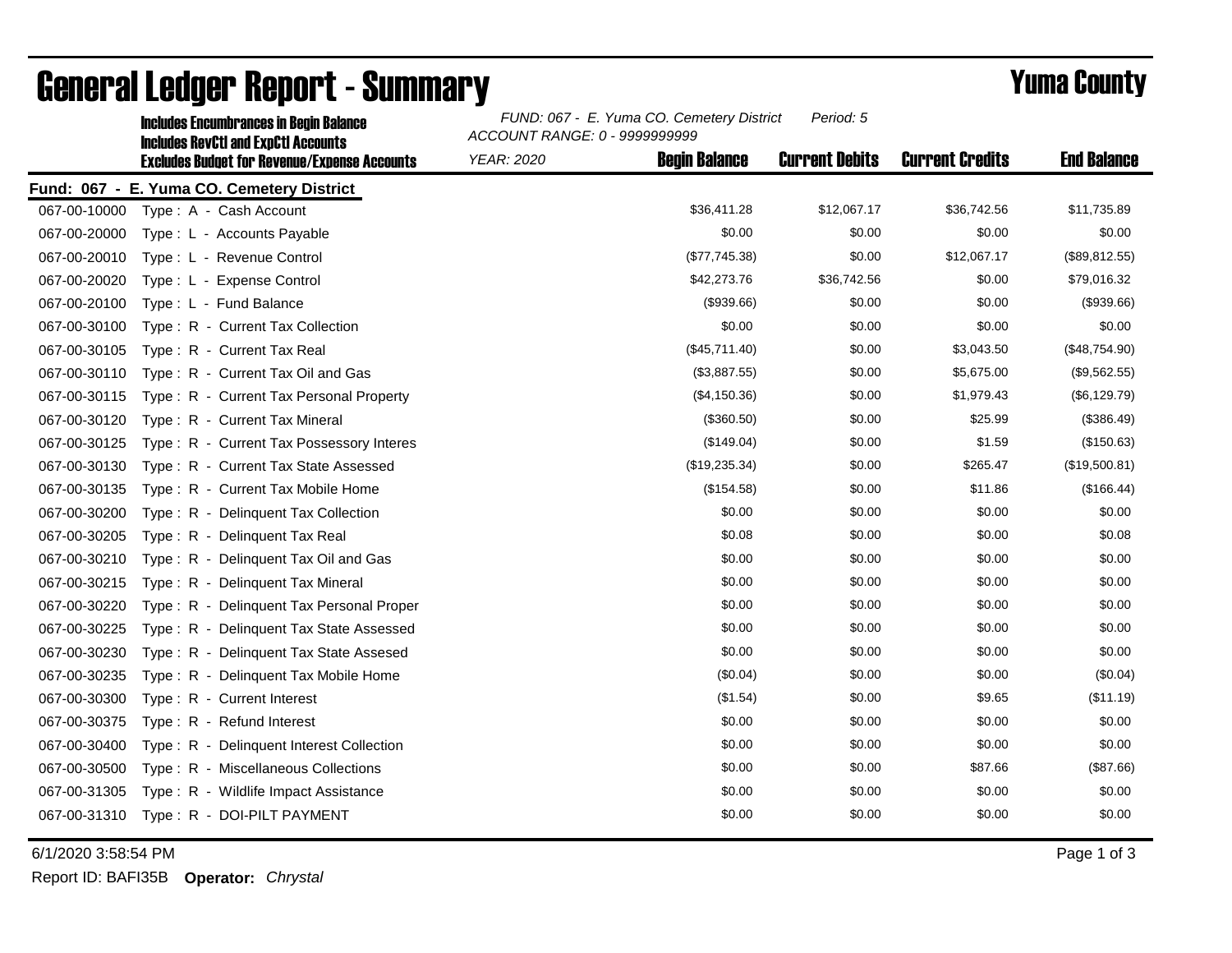| <b>Includes Encumbrances in Begin Balance</b><br><b>Includes RevCtI and ExpCtI Accounts</b> | FUND: 067 - E. Yuma CO. Cemetery District<br>Period: 5<br>ACCOUNT RANGE: 0 - 9999999999 |                             |                       |                                  |                    |  |
|---------------------------------------------------------------------------------------------|-----------------------------------------------------------------------------------------|-----------------------------|-----------------------|----------------------------------|--------------------|--|
| <b>Excludes Budget for Revenue/Expense Accounts</b>                                         | <b>YEAR: 2020</b>                                                                       | <b>Begin Balance</b>        | <b>Current Debits</b> | <b>Current Credits</b>           | <b>End Balance</b> |  |
| Fund: 067 - E. Yuma CO. Cemetery District                                                   |                                                                                         |                             |                       |                                  |                    |  |
| Type: R - Transfers In<br>067-00-32100                                                      |                                                                                         | \$0.00                      | \$0.00                | \$0.00                           | \$0.00             |  |
| Type: R - Auto Tax B Collection<br>067-00-33000                                             |                                                                                         | (\$3,104.96)                | \$0.00                | \$664.38                         | (\$3,769.34)       |  |
| Type: $R -$ Auto Tax A & F Collection<br>067-00-33100                                       |                                                                                         | (\$990.15)                  | \$0.00                | \$302.64                         | (\$1,292.79)       |  |
| Type: X - Treasurer Fees<br>067-00-49100                                                    |                                                                                         | \$2,209.51                  | \$331.28              | \$0.00                           | \$2,540.79         |  |
| Type: X - Transfer Out<br>067-00-49401                                                      |                                                                                         | \$0.00                      | \$0.00                | \$0.00                           | \$0.00             |  |
| Type: X - Checks Written / ACH Transfer<br>067-00-49500                                     |                                                                                         | \$40.064.25                 | \$36,411.28           | \$0.00                           | \$76,475.53        |  |
| Fund: 067 - E. Yuma CO. Cemetery District                                                   |                                                                                         | (\$35,471.62)<br>Totals:    | \$85,552.29           | \$60,876.90                      | (\$10,796.23)      |  |
| <b>Total Fund Revenues:</b>                                                                 | \$12.067.17                                                                             | <b>Total Fund Expenses:</b> | \$36,742.56           | <b>Net Revenue Over Expense:</b> | (\$24,675.39)      |  |

## General Ledger Report - Summary **Example 2018** Yuma County